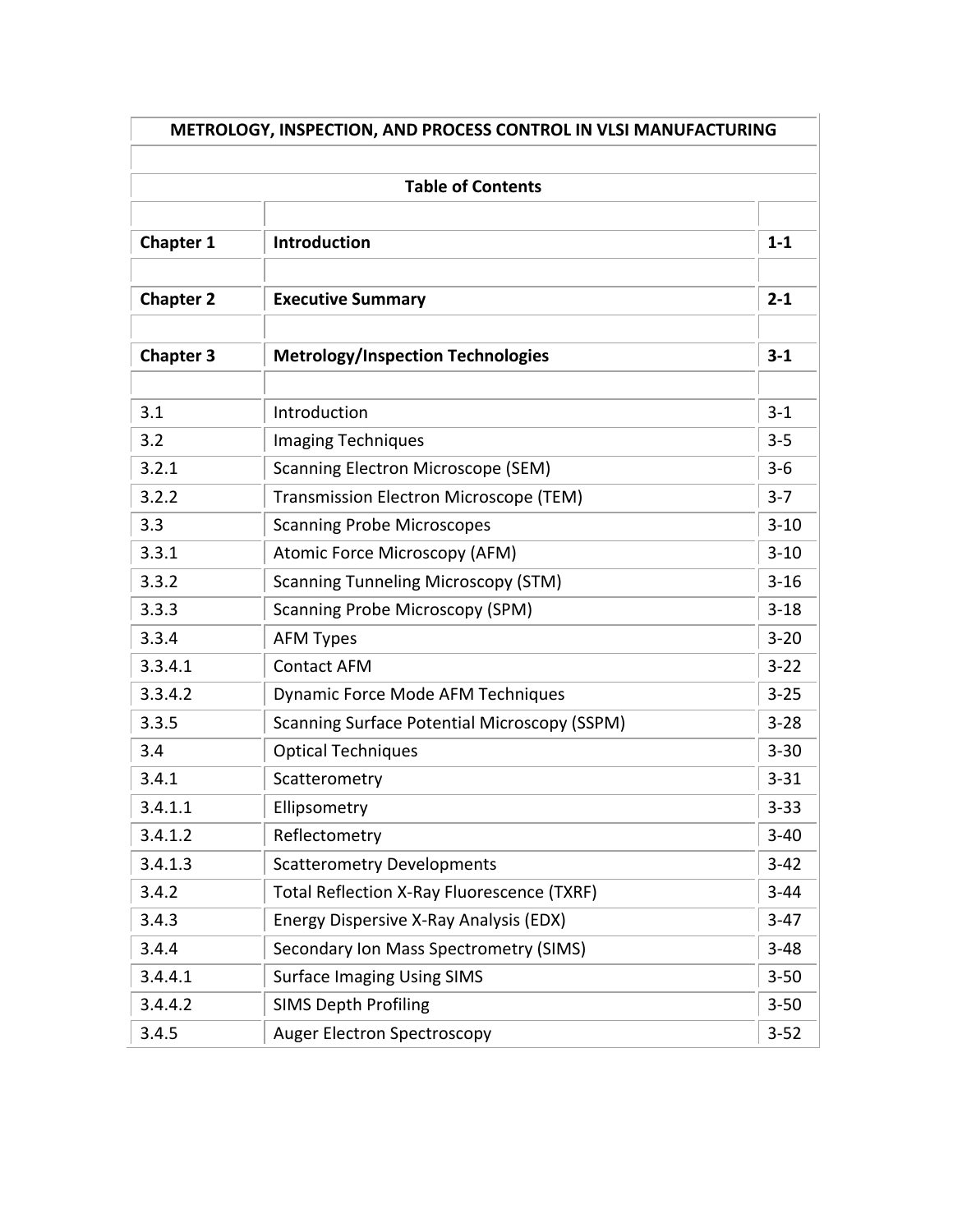| 3.4.6            | Focused Ion Beam (FIB)                         | $3 - 57$ |
|------------------|------------------------------------------------|----------|
| 3.4.7            | X-Ray Reflectometry (XRR)                      | $3 - 61$ |
| 3.4.8            | X-Ray Photoelectron Spectroscopy (XPS)         | $3 - 63$ |
| 3.4.9            | <b>Rutherford Backscattering (RBS)</b>         | $3 - 65$ |
| 3.4.10           | <b>Optical Acoustics Metrology</b>             | $3-67$   |
| 3.4.11           | Fourier Transform Infrared Spectroscopy (FTIR) | $3 - 69$ |
| 3.4.12           | Thermally-Induced Voltage Alteration (TIVA)    | $3 - 70$ |
| 3.5              | <b>Film Thickness And Roughness</b>            | $3 - 71$ |
| 3.5.1            | <b>Surface Inspection Technology</b>           | $3 - 71$ |
| 3.5.2            | <b>Dimensional Technology</b>                  | $3 - 74$ |
| 3.5.3            | <b>Stylus Profilometer</b>                     | $3 - 76$ |
|                  |                                                |          |
| <b>Chapter 4</b> | <b>Defect Review/Wafer Inspection</b>          | $4 - 1$  |
|                  |                                                |          |
| 4.1              | Introduction                                   | $4 - 1$  |
| 4.2              | <b>Defect Review</b>                           | $4 - 2$  |
| 4.2.1            | <b>SEM Defect Review</b>                       | $4 - 3$  |
| 4.2.2            | <b>Optical Defect Review</b>                   | $4 - 7$  |
| 4.2.3            | <b>Other Defect Review</b>                     | $4 - 8$  |
| 4.3              | <b>Patterned Wafer Inspection</b>              | $4 - 9$  |
| 4.3.1            | <b>E-Beam Patterned Wafer Inspection</b>       | $4 - 10$ |
| 4.3.2            | <b>Optical Patterned Wafer Inspection</b>      | $4 - 12$ |
| 4.4              | <b>Unpatterned Wafer Inspection</b>            | $4 - 18$ |
| 4.5              | <b>Macro-Defect Inspection</b>                 | $4 - 21$ |
|                  |                                                |          |
| <b>Chapter 5</b> | <b>Thin Film Metrology</b>                     |          |
|                  |                                                |          |
| 5.1              | Introduction                                   | $5 - 1$  |
| 5.1.1            | <b>Front End Applications</b>                  | $5 - 1$  |
| 5.1.2            | <b>Back End Applications</b>                   | $5 - 2$  |
| 5.2              | <b>Metal Thin-Film Metrology</b>               | $5 - 3$  |
| 5.3              | Non-Metal Thin-Film Metrology                  | $5 - 10$ |
| 5.4              | Substrate/Other Thin Film Metrology            | $5 - 25$ |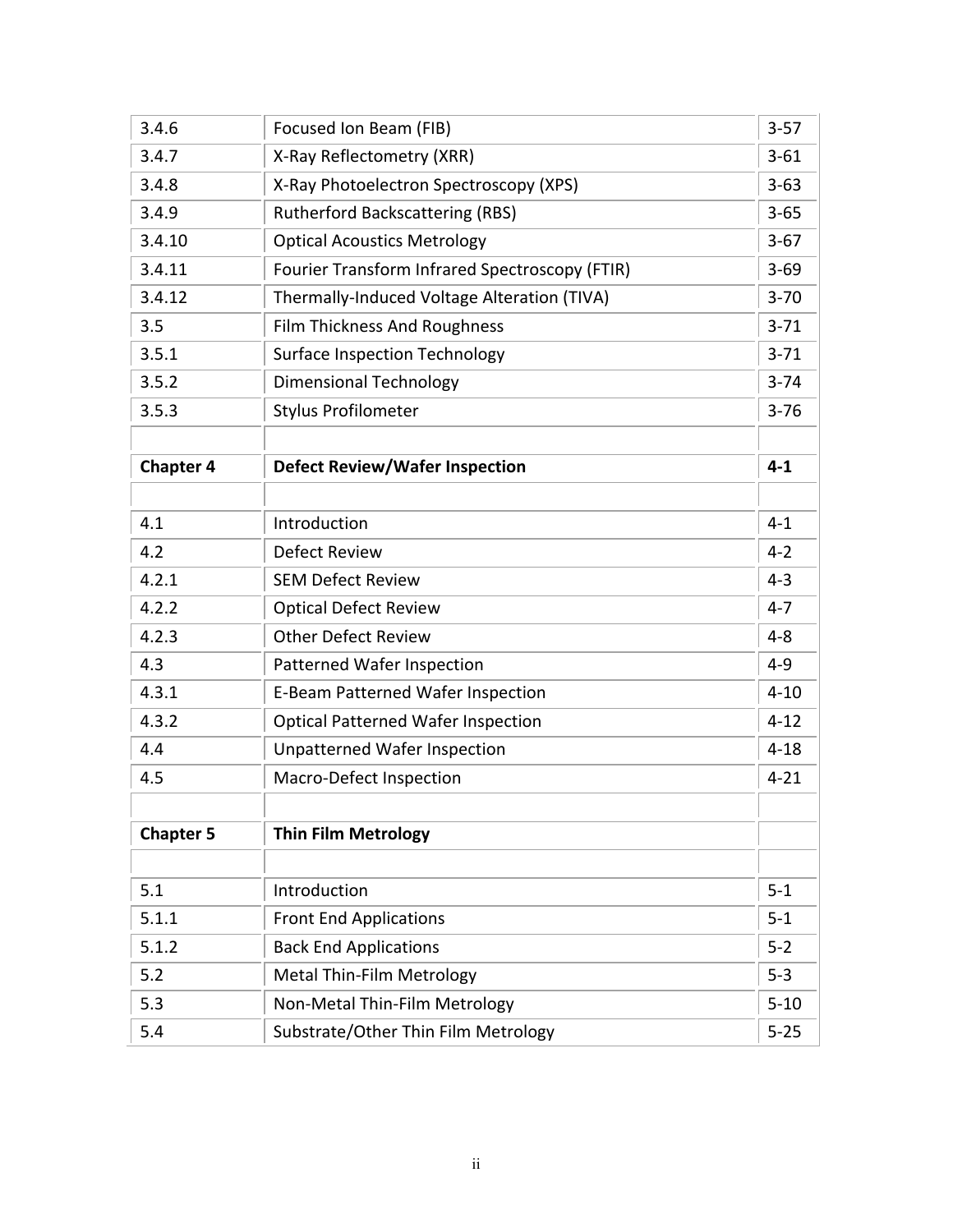| <b>Chapter 6</b> | <b>Lithography Metrology</b>                              | $6-1$    |
|------------------|-----------------------------------------------------------|----------|
|                  |                                                           |          |
| 6.1              | Overlay                                                   | $6-1$    |
| 6.2              | <b>CD</b>                                                 | $6-6$    |
| 6.3              | Mask (Reticle) Metrology/Inspection                       | $6 - 21$ |
|                  |                                                           |          |
| <b>Chapter 7</b> | <b>Market Forecast</b>                                    | $7 - 1$  |
| 7.1              | Introduction                                              | $7 - 1$  |
| 7.2              | <b>Market Forecast Assumptions</b>                        | $7 - 3$  |
| 7.3              | <b>Market Forecast</b>                                    | $7 - 4$  |
| 7.3.1            | <b>Total Process Control Market Forecast</b>              | $7 - 4$  |
| 7.3.2            | Lithography Metrology Market Forecast                     | $7 - 10$ |
| 7.3.2.1          | <b>Overlay Market Forecast</b>                            | $7 - 13$ |
| 7.3.2.2          | <b>CD Measurement Market Forecast</b>                     | $7 - 16$ |
| 7.3.2.3          | <b>Mask Inspection Market Forecast</b>                    | $7-19$   |
| 7.3.2.4          | <b>Mask Metrology Market Forecast</b>                     | $7 - 22$ |
| 7.3.3            | Wafer Inspection / Defect Review Market                   | $7 - 25$ |
| 7.3.3.1          | Patterned Wafer Inspection Market Forecast                | $7 - 28$ |
| o                | E-Beam Patterned Wafer Inspection Market Forecast         | $7 - 31$ |
| 0                | <b>Optical Patterned Wafer Inspection Market Forecast</b> | $7 - 34$ |
| 7.3.3.2          | <b>Defect Review Market Forecast</b>                      | $7-37$   |
| o                | <b>SEM Defect Review Market Forecast</b>                  | $7-40$   |
| o                | <b>Optical Defect Review Market Forecast</b>              | $7-43$   |
| 0                | <b>Other Defect Review Market Forecast</b>                | $7 - 46$ |
| 7.3.3.3          | <b>Unpatterned Wafer Inspection Market Forecast</b>       | $7-49$   |
| 7.3.3.4          | <b>Macro Defect Detection Market Forecast</b>             | $7 - 52$ |
| 7.3.4            | Thin Film Metrology Market Forecast                       | $7 - 55$ |
| 7.3.4.1          | Non-Metal Thin Film Metrology Market Forecast             | $7 - 58$ |
| o                | Non-Metal Standalone Thin Film Metrology Market Forecast  | $7 - 62$ |
| o                | Non-Metal Integrated Thin Film Metrology Market Forecast  | $7 - 64$ |
| 7.3.4.2          | Substrate / Other Thin Film Metrology Market Forecast     | $7 - 67$ |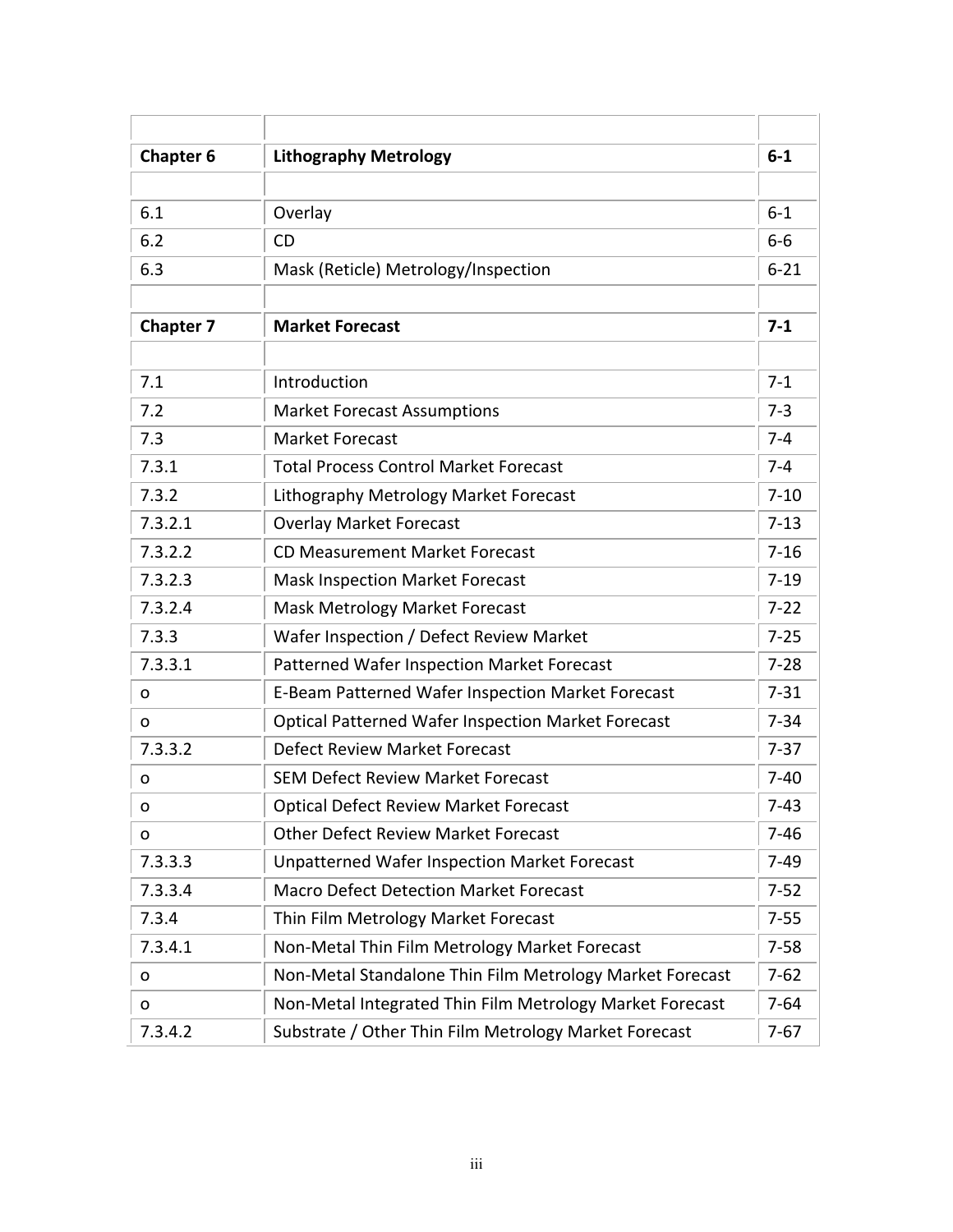| 7.3.5            | Other Process Control Systems Market Forecast                       | $7 - 70$ |
|------------------|---------------------------------------------------------------------|----------|
| 7.3.6            | Back-End Metrology/Inspection Market Forecast                       | $7 - 74$ |
|                  |                                                                     |          |
| <b>Chapter 8</b> | Integrated/In-Situ Metrology/Inspection Trends                      | $8 - 1$  |
|                  |                                                                     |          |
| 8.1              | Introduction                                                        | $8 - 1$  |
| 8.2              | In-Situ Metrology                                                   | $8 - 1$  |
| 8.3              | <b>Integrated Metrology</b>                                         | $8-6$    |
| 8.3.1            | <b>Benefits</b>                                                     | $8 - 11$ |
| 8.3.2            | Limitations                                                         | $8 - 13$ |
|                  |                                                                     |          |
| <b>Chapter 9</b> | <b>Key Drivers</b>                                                  | $9 - 1$  |
|                  |                                                                     |          |
| 9.1              | 3D                                                                  | $9 - 1$  |
| 9.2              | <b>Back End Metrology Inspection</b>                                | $9 - 5$  |
| 9.3              | 300mm/450mm Wafers                                                  | $9 - 9$  |
| 9.4              | <b>Copper Metrology</b>                                             | $9 - 10$ |
| 9.5              | <b>Low-K Dielectrics</b>                                            | $9 - 14$ |
| 9.6              | <b>Chemical Mechanical Planarization (CMP)</b>                      | $9 - 16$ |
| 9.7              | Ion Implant                                                         | $9 - 26$ |
|                  |                                                                     |          |
|                  | <b>List of Tables</b>                                               |          |
|                  |                                                                     |          |
| 3.1              | <b>Comparison Of Derivative AFM Techniques</b>                      | $3 - 19$ |
| 5.1              | Comparison Of White-Light With Multiple-Angle Laser<br>Ellipsometry | $5 - 16$ |
| 7.1              | <b>Total Process Control Market Forecast</b>                        | $7 - 5$  |
| 7.2              | Lithography Metrology Market Forecast                               | $7 - 11$ |
| 7.3              | <b>Overlay Market Forecast</b>                                      | $7 - 14$ |
| 7.4              | CD Measurement Market Forecast                                      | $7-17$   |
| 7.5              | <b>Mask Inspection Market Forecast</b>                              | $7 - 20$ |
| 7.6              | <b>Mask Metrology Market Forecast</b>                               | $7 - 23$ |
| 7.7              | Wafer Inspection / Defect Review Market Forecast                    | $7 - 26$ |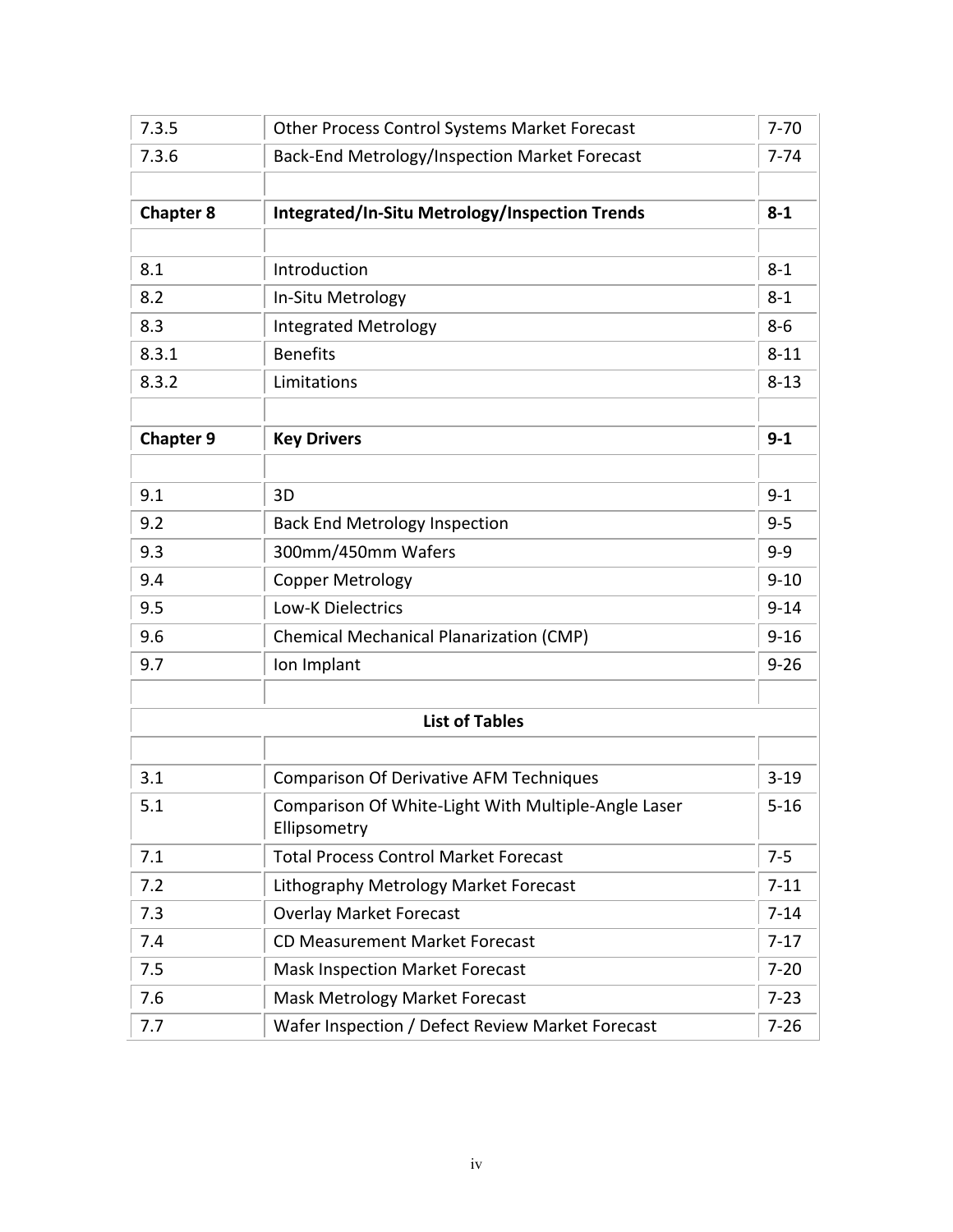| 7.8  | <b>Patterned Wafer Inspection Market Forecast</b>         | $7 - 29$ |
|------|-----------------------------------------------------------|----------|
| 7.9  | E-Beam Patterned Wafer Inspection Market Forecast         | $7 - 32$ |
| 7.10 | <b>Optical Patterned Wafer Inspection Market Forecast</b> | $7 - 35$ |
| 7.11 | <b>Defect Review Market Forecast</b>                      | $7 - 38$ |
| 7.12 | <b>SEM Defect Review Market Forecast</b>                  | $7 - 41$ |
| 7.13 | <b>Optical Defect Review Market Forecast</b>              | $7 - 44$ |
| 7.14 | <b>Other Defect Review Market Forecast</b>                | $7-47$   |
| 7.15 | <b>Unpatterned Wafer Inspection Market Forecast</b>       | $7 - 50$ |
| 7.16 | <b>Macro Defect Detection Market Forecast</b>             | $7 - 53$ |
| 7.17 | Thin Film Metrology Market Forecast                       | $7 - 56$ |
| 7.18 | Non-Metal Thin Film Metrology Market Forecast             | $7 - 59$ |
| 7.19 | Non-Metal Standalone Thin Film Metrology Market Forecast  | $7 - 62$ |
| 7.20 | Non-Metal Integrated Thin Film Metrology Market Forecast  | $7 - 65$ |
| 7.21 | Substrate / Other Thin Film Metrology Market Forecast     | $7 - 68$ |
| 7.22 | Other Process Control Systems Market Forecast             | $7 - 71$ |
| 9.1  | <b>Dielectric Film Challenges</b>                         | $9 - 8$  |
|      |                                                           |          |
|      | <b>List of Figures</b>                                    |          |
|      |                                                           |          |
| 3.1  | Schematic Of Scanning Electron Microscope                 | $3 - 8$  |
| 3.2  | <b>Schematic Of Transmission Electron Microscope</b>      | $3 - 11$ |
| 3.3  | <b>Schematic Of Atomic Force Microscopy</b>               | $3 - 12$ |
| 3.4  | <b>Schematic Of Scanning Tunneling Microscopy</b>         | $3-17$   |
| 3.5  | Interaction Between Two Atoms In AFM                      | $3 - 21$ |
| 3.6  | <b>Schematic Of Lateral Force Microscopy</b>              | $3 - 24$ |
| 3.7  | Schematic Of Dynamic Force Mode AFM                       | $3 - 26$ |
| 3.8  | Schematic Of Scanning Surface Potential Microscopy        | $3 - 29$ |
| 3.9  | <b>Principle Of Scatterometry</b>                         | $3 - 32$ |
| 3.10 | <b>Schematic Of Ellipsometer</b>                          | $3 - 34$ |
| 3.11 | Principles Of CD Scatterometry                            | $3 - 43$ |
| 3.12 | <b>Conventional TXRF Analysis Geometry</b>                | $3 - 45$ |
| 3.13 | Schematic Of Secondary Ion Mass Spectrometry              | $3 - 49$ |
| 3.14 | Principle Of Auger Electron Emission                      | $3 - 53$ |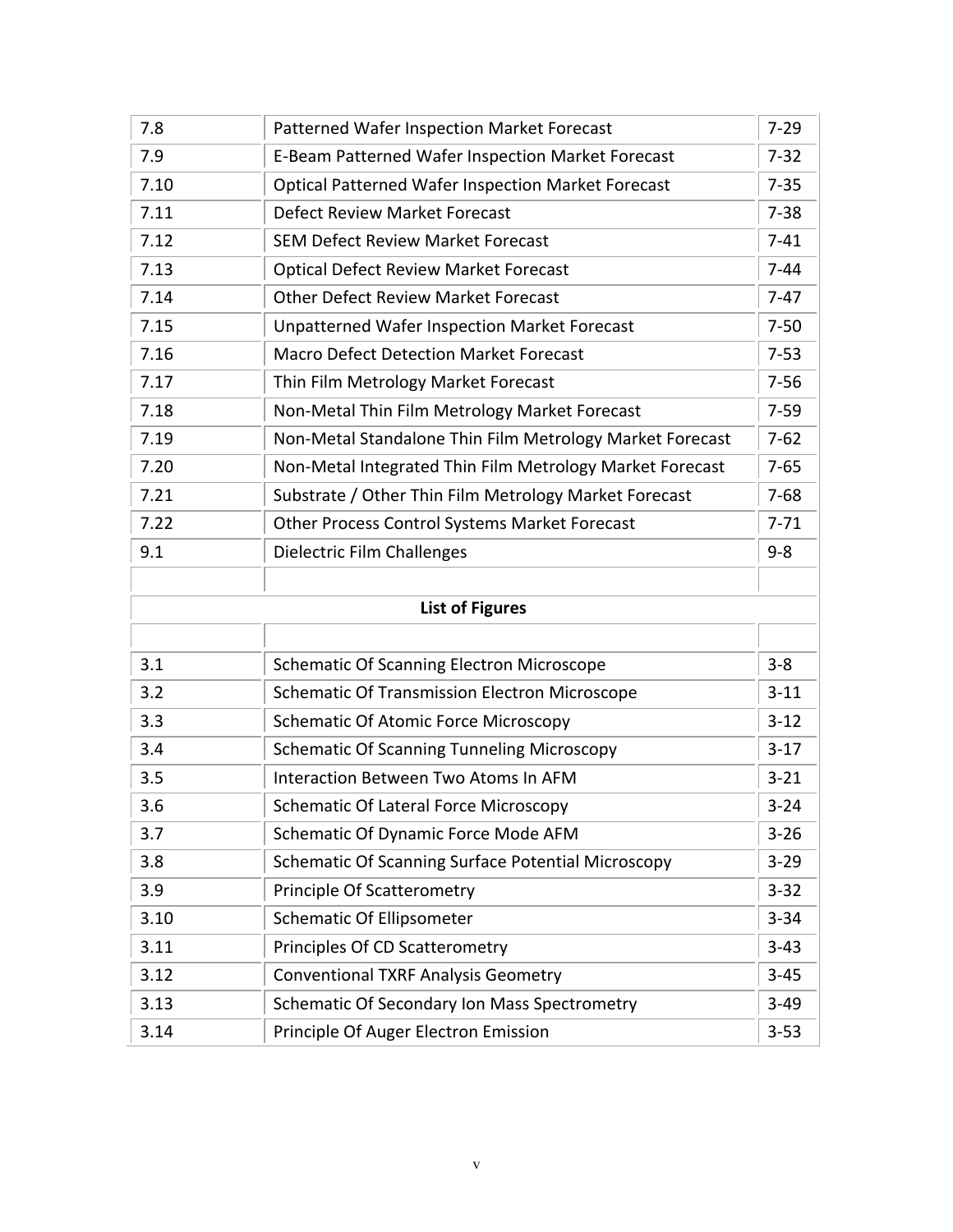| 3.15 | <b>Schematic Of Auger Electron Spectroscopy</b>           | $3 - 54$ |
|------|-----------------------------------------------------------|----------|
| 3.16 | Schematic Of Focused Ion Beam Technology                  | $3 - 58$ |
| 3.17 | Schematic Of X-Ray Reflectometry                          | $3 - 62$ |
| 3.18 | Schematic Of X-Ray Photoelectron Spectroscopy             | $3 - 64$ |
| 3.19 | <b>Schematic Of Rutherford Backscattering</b>             | $3 - 66$ |
| 3.20 | <b>Schematic Of Optical Acoustics Metrology</b>           | $3 - 68$ |
| 3.21 | Spatial Wavelength Of Nanotopography                      | $3 - 72$ |
| 3.22 | Schematic Of Non-Contact Capacitive Gauging               | $3 - 75$ |
| 3.23 | Schematic Of Stylus Profilometer                          | $3 - 77$ |
| 5.1  | Spectroscopic Ellipsometry Diagram                        | $5 - 17$ |
| 6.1  | <b>ITRS Overlay Technology Roadmap</b>                    | $6 - 3$  |
| 6.2  | <b>Illustration Of 3D Structure</b>                       | $6-9$    |
| 6.3  | <b>ITRS Metrology Roadmap</b>                             | $6 - 15$ |
| 6.4  | <b>Schematic Of OCD Optics</b>                            | $6 - 20$ |
| 7.1  | <b>Total Process Control Market Forecast</b>              | $7-6$    |
| 7.2  | Total Process Control Market By Geographic Region         | $7 - 8$  |
| 7.3  | Total Process Control Market Vs. Overall Equipment Market | $7-9$    |
| 7.4  | Lithography Metrology Market Shares                       | $7 - 12$ |
| 7.5  | <b>Overlay Market Shares</b>                              | $7 - 15$ |
| 7.6  | <b>CD Measurement Market Shares</b>                       | $7 - 18$ |
| 7.7  | <b>Mask Inspection Market Shares</b>                      | $7 - 21$ |
| 7.8  | <b>Mask Metrology Market Shares</b>                       | $7 - 24$ |
| 7.9  | Wafer Inspection / Defect Review Market Shares            | $7 - 27$ |
| 7.10 | <b>Patterned Wafer Inspection Market Shares</b>           | $7 - 30$ |
| 7.11 | E-Beam Patterned Wafer Inspection Market Shares           | $7 - 33$ |
| 7.12 | <b>Optical Patterned Wafer Inspection Market Shares</b>   | $7 - 36$ |
| 7.13 | <b>Defect Review Market Shares</b>                        | $7 - 39$ |
| 7.14 | <b>SEM Defect Review Market Shares</b>                    | $7-42$   |
| 7.15 | <b>Optical Defect Review Market Shares</b>                | $7 - 45$ |
| 7.16 | <b>Other Defect Review Market Shares</b>                  | $7 - 48$ |
| 7.17 | <b>Unpatterned Wafer Inspection Market Shares</b>         | $7 - 51$ |
| 7.18 | <b>Macro Defect Detection Market Shares</b>               | $7 - 54$ |
| 7.19 | Thin Film Metrology Market Shares                         | $7 - 57$ |